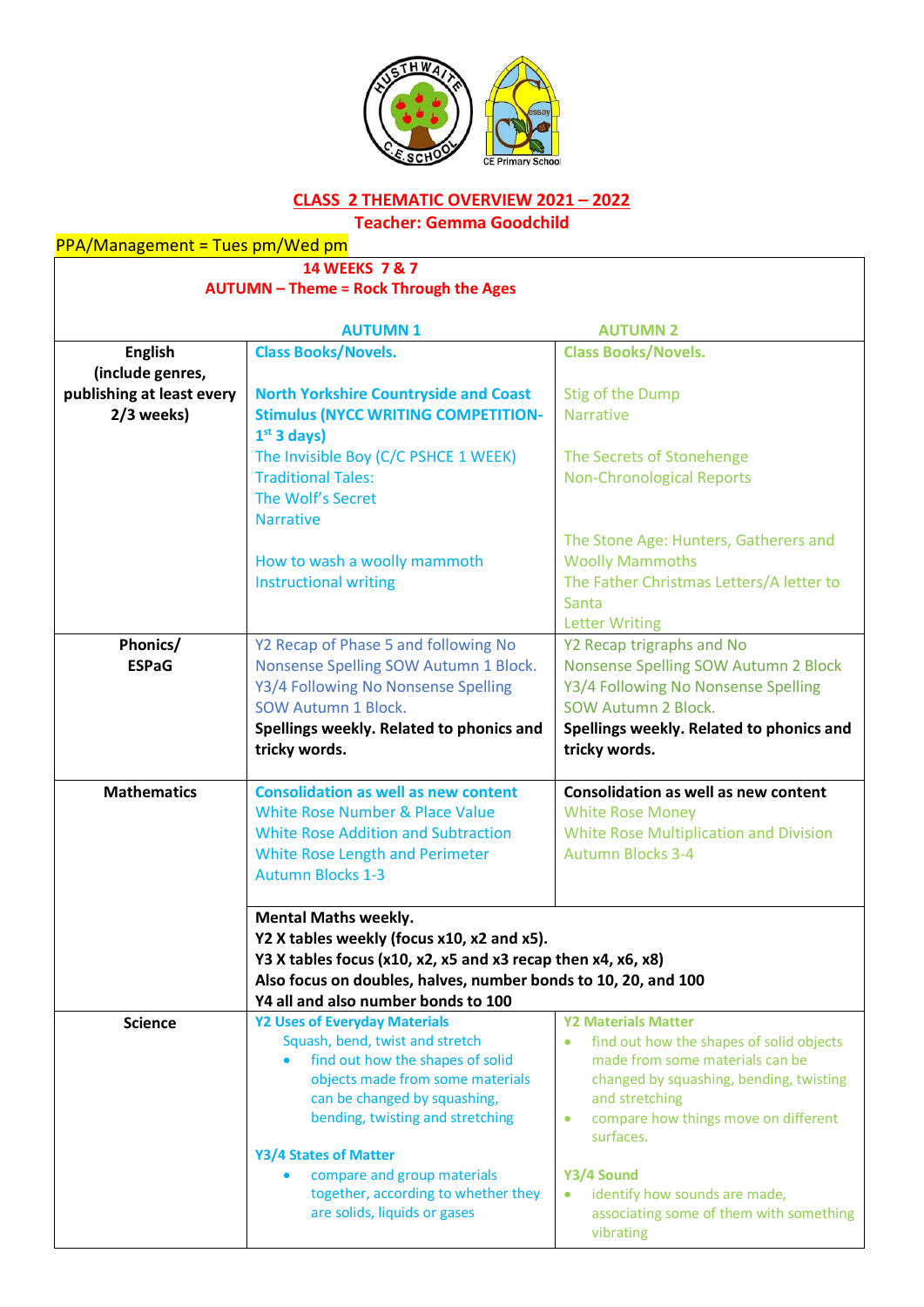|                                                                                                            | observe that some materials change<br>state when they are heated or<br>cooled, and measure or research the<br>temperature at which this happens<br>in degrees Celsius (°C)<br>identify the part played by<br>$\bullet$<br>evaporation and condensation in the<br>water cycle and associate the rate of<br>evaporation with temperature | recognise that vibrations from sounds<br>$\bullet$<br>travel through a medium to the ear<br>find patterns between the pitch of a<br>$\bullet$<br>sound and features of the object that<br>produced it<br>find patterns between the volume of a<br>$\bullet$<br>sound and the strength of the vibrations<br>that produced it<br>recognise that sounds get fainter as the<br>$\bullet$<br>distance from the sound source increases |
|------------------------------------------------------------------------------------------------------------|----------------------------------------------------------------------------------------------------------------------------------------------------------------------------------------------------------------------------------------------------------------------------------------------------------------------------------------|----------------------------------------------------------------------------------------------------------------------------------------------------------------------------------------------------------------------------------------------------------------------------------------------------------------------------------------------------------------------------------------------------------------------------------|
| Geography<br>Stone Age to Iron Age                                                                         | <b>Y2</b><br>Use basic geographical vocabulary to refer to: § key physical features, including:<br>٠<br>beach, cliff, coast, forest, hill, mountain, sea, ocean, river, soil, valley, vegetation,<br>season and weather<br>Y3/4                                                                                                        |                                                                                                                                                                                                                                                                                                                                                                                                                                  |
|                                                                                                            | country, and a region within North or South America<br>food, minerals and water                                                                                                                                                                                                                                                        | Understand geographical similarities and differences through the study of human<br>and physical geography of a region of the United Kingdom, a region in a European<br>Human geography, including: types of settlement and land use, economic activity<br>including trade links, and the distribution of natural resources including energy,                                                                                     |
| <b>Computing</b>                                                                                           | <b>PurpleMash Units</b><br>Coding                                                                                                                                                                                                                                                                                                      | <b>PurpleMash Units</b><br><b>Online Safety</b><br>Spreadsheets                                                                                                                                                                                                                                                                                                                                                                  |
| Art                                                                                                        | N/A                                                                                                                                                                                                                                                                                                                                    |                                                                                                                                                                                                                                                                                                                                                                                                                                  |
|                                                                                                            |                                                                                                                                                                                                                                                                                                                                        | <b>Textiles-Christmas</b>                                                                                                                                                                                                                                                                                                                                                                                                        |
| <b>DT</b>                                                                                                  | <b>3D Make and Evaluate</b>                                                                                                                                                                                                                                                                                                            | N/A                                                                                                                                                                                                                                                                                                                                                                                                                              |
| <b>PSHCE</b><br><b>SRE</b>                                                                                 | Y2 How can we be a good friend? C/C<br><b>English</b><br>Y3/4 What strengths skills and interests<br>do we have?                                                                                                                                                                                                                       | Road safety week and Anti-Bullying week<br>Y2 What is bullying?<br>Y3/4 How do we treat each other with<br>respect?                                                                                                                                                                                                                                                                                                              |
| Citizenship                                                                                                | Class assemblies-Picture News<br><b>Harvest Festival</b>                                                                                                                                                                                                                                                                               | Class assemblies-Picture News<br><b>Children in Need</b><br>Remembrance Day-Royal British Legion<br><b>Christingle service and Children's Society</b>                                                                                                                                                                                                                                                                            |
| <b>RE</b><br>Worship:<br>$1st$ half<br>Generosity<br>Caring and Sharing<br>$2nd$ half<br>Hope<br>Enjoyment | NYCC Y2 Unit: Who is Jewish and what do<br>they believe?                                                                                                                                                                                                                                                                               | UC Gospel Y2 UNIT/UC Creation unit                                                                                                                                                                                                                                                                                                                                                                                               |
| <b>Music</b>                                                                                               | <b>Charanga</b><br>Hands, Feet Heart and Young Voices<br>singing                                                                                                                                                                                                                                                                       | <b>Charanga</b><br>Let your Spirit Fly and Young Voices<br>singing                                                                                                                                                                                                                                                                                                                                                               |
| <b>PE Indoor</b><br><b>PE Outdoor</b>                                                                      | <b>Dance</b><br><b>Cross Country/Stamina</b><br><b>Trigolf</b>                                                                                                                                                                                                                                                                         | <b>Swimming/Gymnastics</b><br>Football                                                                                                                                                                                                                                                                                                                                                                                           |
| <b>Forest School</b>                                                                                       | Autumn 1: Autumn Seasonal Changes and Everyday Materials<br><b>Gardening</b>                                                                                                                                                                                                                                                           |                                                                                                                                                                                                                                                                                                                                                                                                                                  |
| <b>History</b>                                                                                             | <b>Y2</b>                                                                                                                                                                                                                                                                                                                              |                                                                                                                                                                                                                                                                                                                                                                                                                                  |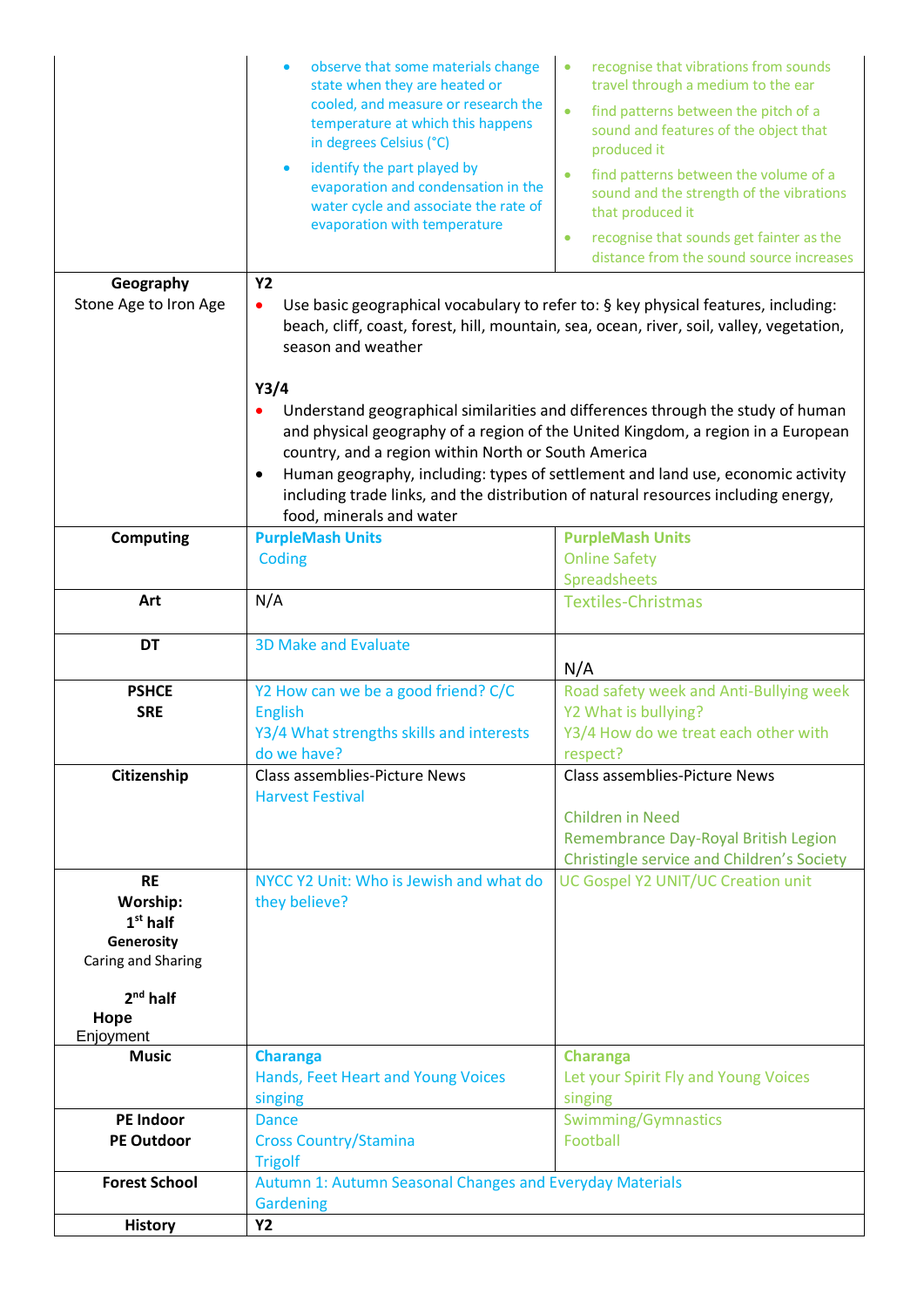| (Timelines)<br>Stone Age to Iron Age | Events beyond living memory that are significant nationally or globally<br>$\bullet$<br>Significant historical events, people and places in their own locality.<br>Y3/4<br>Changes in Britain from the Stone Age to the Iron Age<br>This could include: |                                   |                                                                                                                                                                                      |
|--------------------------------------|---------------------------------------------------------------------------------------------------------------------------------------------------------------------------------------------------------------------------------------------------------|-----------------------------------|--------------------------------------------------------------------------------------------------------------------------------------------------------------------------------------|
|                                      | $\circ$<br>$\circ$<br>$\circ$                                                                                                                                                                                                                           | example, Skara Brae<br>Stonehenge | late Neolithic hunter-gatherers and early farmers, for<br>Bronze Age religion, technology and travel, for example,<br>Iron Age hill forts: tribal kingdoms, farming, art and culture |
| French                               | Les monstres                                                                                                                                                                                                                                            |                                   | La calendrier des fetes                                                                                                                                                              |

**Earlybird daily Newsround daily**

#### **PROPOSED EDUCATIONAL VISITS**

- **Seaside Federation trip**
- **Ryedale Folk Museum**

### $PPA/M$ anagement = Tues pm/Wed pm

| <u>179 Briding Chichte - Facs philisted phil</u><br>12 % WEEKS 6 % & 6<br><b>SPRING - Theme = Rampaging Romans</b> |                                                                                          |                                               |  |
|--------------------------------------------------------------------------------------------------------------------|------------------------------------------------------------------------------------------|-----------------------------------------------|--|
|                                                                                                                    | <b>SPRING 1</b>                                                                          | <b>SPRING 2</b>                               |  |
| <b>English</b>                                                                                                     | <b>Class Books/Novels.</b>                                                               | <b>Class Books/Novels.</b>                    |  |
| (include genres,<br>publishing at least                                                                            | <b>Meet the Ancient Romans</b>                                                           | <b>Roman Myths</b>                            |  |
| every 2/3 weeks)                                                                                                   | Roman Diary: The journal of Iliona.<br><b>Diary Writing</b>                              | <b>Empires End A Roman Story</b>              |  |
|                                                                                                                    | So you think you've got it bad: A kid's life<br>in Ancient Rome                          | What have the Romans ever done for us<br>poem |  |
|                                                                                                                    |                                                                                          | <b>Romans Play (Production)</b>               |  |
| Phonics/                                                                                                           | CEW Words tested weekly                                                                  | Y2 Phase 6 and trigraphs                      |  |
| <b>ESPaG</b>                                                                                                       | Y2 Continued revision on Phase 5 (trigraph                                               | Y2 No Nonsense-Complete Spring term           |  |
|                                                                                                                    | and split digraph focus)                                                                 | block 1                                       |  |
|                                                                                                                    | Y2 No Nonsense-Complete autumn block 2                                                   | Y3/4 Following No nonsense Spring term        |  |
|                                                                                                                    | Y3/4 Following No nonsense Spring term                                                   | block 2 SOW                                   |  |
|                                                                                                                    | block 1 SOW                                                                              | Spellings weekly. Related to phonics and      |  |
|                                                                                                                    | Spellings weekly. Related to phonics and<br>tricky words.                                | tricky words.                                 |  |
| <b>Mathematics</b>                                                                                                 | <b>Number &amp; Place Value-arithmetic</b>                                               | <b>Number &amp; Place Value-arithmetic</b>    |  |
|                                                                                                                    | <b>White Rose Multiplication and Division</b>                                            | <b>Fractions</b>                              |  |
|                                                                                                                    | White Rose Shape and geometry                                                            | <b>Time</b>                                   |  |
|                                                                                                                    | <b>White Rose Statistics</b>                                                             | Measures-Length and height                    |  |
|                                                                                                                    |                                                                                          | (Position and direction-Y2)                   |  |
|                                                                                                                    | <b>Mental Maths weekly.</b>                                                              |                                               |  |
|                                                                                                                    | Y2 Xtables weekly (focus x10, x2 and x5 and begin to introduce x 3).                     |                                               |  |
|                                                                                                                    | Y3 Xtables weekly, continue to revise 2, 3, 4, 5, 6, 8 and 10. Also introduce 11s and 9s |                                               |  |
|                                                                                                                    | and continue number bonds to 100                                                         |                                               |  |
|                                                                                                                    | Y4 all and number bonds to 100 as well as halving and doubling practice                  |                                               |  |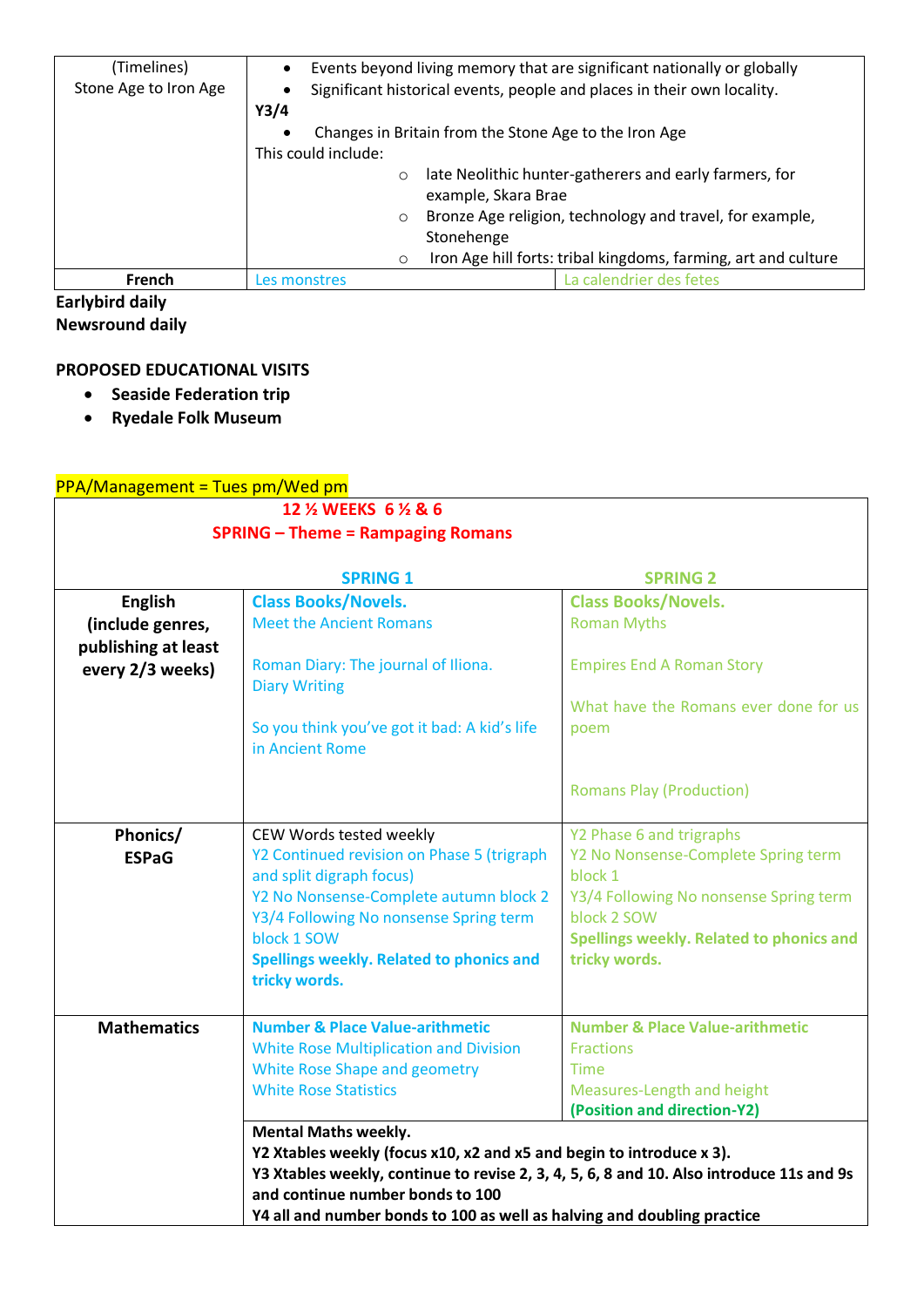| <b>Science</b>                                             | <b>Animals Including Humans</b>                                                                                                   |                                                        |  |
|------------------------------------------------------------|-----------------------------------------------------------------------------------------------------------------------------------|--------------------------------------------------------|--|
|                                                            | <b>Y2</b><br>notice that animals, including humans, have offspring which grow into adults<br>$\bullet$                            |                                                        |  |
| (Production this term<br>so only 1 one science             |                                                                                                                                   |                                                        |  |
| focus)                                                     | find out about and describe the basic needs of animals, including humans, for survival<br>$\bullet$<br>(water, food and air)      |                                                        |  |
|                                                            | describe the importance for humans of exercise, eating the right amounts of different types<br>$\bullet$<br>of food, and hygiene. |                                                        |  |
|                                                            | Y3/4 (Y4 Content)<br>describe the simple functions of the basic parts of the digestive system in humans<br>$\bullet$              |                                                        |  |
|                                                            | identify the different types of teeth in humans and their simple functions<br>$\bullet$                                           |                                                        |  |
|                                                            | construct and interpret a variety of food chains, identifying producers, predators<br>$\bullet$                                   |                                                        |  |
|                                                            | and prey                                                                                                                          |                                                        |  |
| Geography                                                  | <b>Y2</b>                                                                                                                         |                                                        |  |
|                                                            | Y3/4                                                                                                                              |                                                        |  |
|                                                            | $\bullet$                                                                                                                         |                                                        |  |
| <b>Computing</b>                                           | <b>PurpleMash Units</b>                                                                                                           | <b>PurpleMash Units</b>                                |  |
|                                                            | <b>Touch Typing</b>                                                                                                               | Animation                                              |  |
| Art                                                        | <b>Simulations</b><br>Different mediums-drawing and painting                                                                      | Graphing<br>Sculpture (artist study)                   |  |
|                                                            |                                                                                                                                   |                                                        |  |
| <b>DT</b>                                                  | N/A                                                                                                                               | <b>Production props</b>                                |  |
| <b>PSHCE</b>                                               | Y2 What helps us grow and stay healthy?                                                                                           | Y2 How do we recognise our feelings?                   |  |
| <b>SRE</b>                                                 | <b>C/C Science</b><br>Y3/4 How can we manage risk in different                                                                    | Y3/4 How can we manage our feelings?                   |  |
|                                                            | places?                                                                                                                           |                                                        |  |
| Citizenship                                                | Class assemblies-Picture News                                                                                                     | Class assemblies-Picture News<br><b>Easter Service</b> |  |
| <b>RE</b>                                                  | <b>UC Incarnation LSK2 UNIT</b>                                                                                                   | <b>NYCC: Expressing</b>                                |  |
| <b>Worship:</b>                                            | Y3/4 What is Trinity?                                                                                                             | L2.4 Why do people pray?                               |  |
| $1st$ half                                                 |                                                                                                                                   |                                                        |  |
| <b>Justice</b><br>Community                                |                                                                                                                                   |                                                        |  |
| $2^{nd}$ half<br><b>Humility</b><br><b>Christian Roots</b> |                                                                                                                                   |                                                        |  |
| <b>Music</b>                                               | <b>Charanga</b><br><b>Recorders</b>                                                                                               | Production music and singing                           |  |
| <b>PE Indoor</b>                                           | <b>Gymnastics</b>                                                                                                                 | Gymnastics                                             |  |
|                                                            | <b>Hockey</b>                                                                                                                     | <b>Basketball</b>                                      |  |
| <b>PE Outdoor</b>                                          |                                                                                                                                   |                                                        |  |
| <b>Forest School</b>                                       | <b>SPRING 2: Spring and New Life (Gardening)</b>                                                                                  |                                                        |  |
|                                                            | Weather                                                                                                                           |                                                        |  |
| <b>History</b>                                             | <b>Y2</b>                                                                                                                         |                                                        |  |
| (Timelines)                                                | Y3/4<br>$\bullet$                                                                                                                 |                                                        |  |
| <b>French</b>                                              | Les animaux                                                                                                                       | Au marche                                              |  |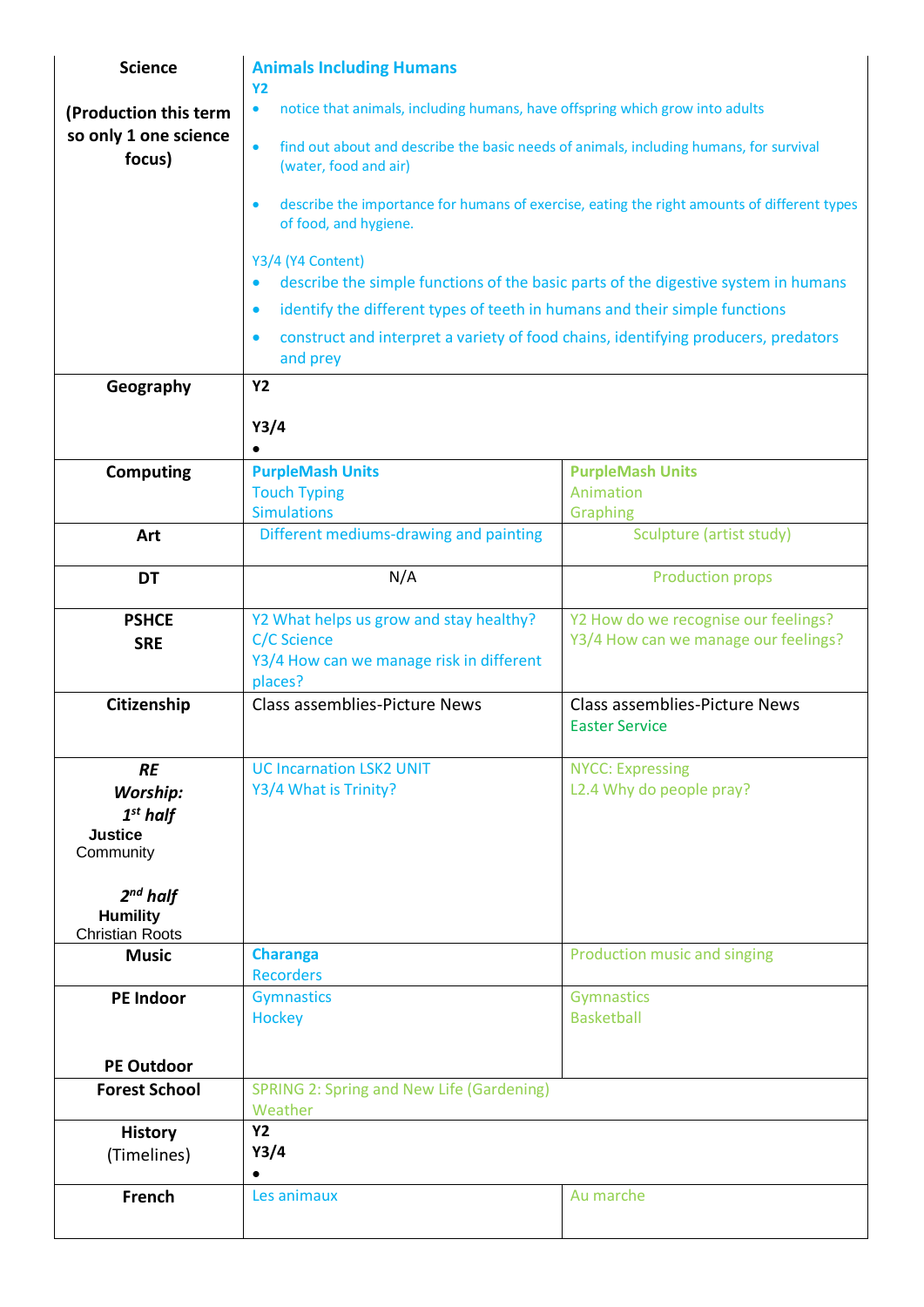## **Earlybird daily Newsround daily PROPOSED EDUCATIONAL VISITS**

| <b>PPA/Management = Tues pm/Wed pm</b> |                                                                         |                                                                          |
|----------------------------------------|-------------------------------------------------------------------------|--------------------------------------------------------------------------|
|                                        | <b>12 WEEKS 5 &amp; 7</b>                                               |                                                                          |
|                                        | <b>SUMMER - Theme = Raiders and Invaders</b>                            |                                                                          |
|                                        | <b>SUMMER 1</b>                                                         | <b>SUMMER 2</b>                                                          |
| <b>English</b>                         | <b>Class Books/Novels.</b>                                              | <b>Class Books/Novels.</b>                                               |
| (include genres,                       |                                                                         |                                                                          |
| publishing at least                    | <b>Kings and Warriors</b>                                               | Poetry                                                                   |
| every 2/3 weeks)                       | Alfred the Great and the Anglo Saxons                                   | There's a Viking in my bed.                                              |
|                                        |                                                                         |                                                                          |
| Phonics/                               | Spellings weekly. Related to phonics and                                |                                                                          |
| <b>ESPaG</b>                           | tricky words.                                                           |                                                                          |
|                                        | Y2 Phase 6 and following No Nonsense                                    |                                                                          |
|                                        | <b>Summer Term SOW Summer 1</b>                                         |                                                                          |
|                                        | Y3/4 Following No Nonsense Spelling                                     |                                                                          |
|                                        | <b>SOW Summer 1 Block.</b>                                              |                                                                          |
| <b>Mathematics</b>                     | <b>White Rose Number &amp; Place Value</b>                              | <b>White Rose Position and coordinates</b>                               |
|                                        | White Rose Fractions and Decimals (y3/4)                                | (Y3/4)                                                                   |
|                                        | White Rose Measure-temperature,                                         | Problem-solving                                                          |
|                                        | capacity, mass and volume                                               | Consolidation                                                            |
|                                        |                                                                         |                                                                          |
|                                        | <b>Mental Maths weekly. Xtables weekly</b>                              |                                                                          |
|                                        | Y2 X tables weekly (focus x10, x2, x5 and x3).                          |                                                                          |
|                                        | Y3 X tables focus (x10, x2, x5, x3, x4, x6, x8 recap and begin x11, x9) |                                                                          |
|                                        | Also focus on doubles, halves, number bonds to 10, 20, and 100          |                                                                          |
|                                        | Y4 all and also number bonds to 100                                     |                                                                          |
| <b>Science</b>                         | <b>Plants</b><br><b>Y2</b>                                              | <b>Living Things and their habitats</b><br><b>Y2</b>                     |
|                                        | Observe and describe how seeds and<br>$\bullet$                         | explore and compare the differences<br>$\bullet$                         |
|                                        | bulbs grow into mature plants                                           | between things that are living, dead,                                    |
|                                        |                                                                         | and things that have never been                                          |
|                                        | find out and describe how plants need<br>$\bullet$                      | alive                                                                    |
|                                        | water, light and a suitable temperature                                 | identify that most living things live in<br>۰                            |
|                                        | to grow and stay healthy.                                               | habitats to which they are suited and                                    |
|                                        |                                                                         | describe how different habitats                                          |
|                                        | <b>Electricity</b><br>Y3/4                                              | provide for the basic needs of<br>different kinds of animals and plants, |
|                                        | identify common appliances that run<br>$\bullet$                        | and how they depend on each other                                        |
|                                        | on electricity                                                          | identify and name a variety of plants<br>$\bullet$                       |
|                                        |                                                                         | and animals in their habitats,                                           |
|                                        |                                                                         |                                                                          |
|                                        | construct a simple series electrical<br>$\bullet$                       | including microhabitats                                                  |
|                                        | circuit, identifying and naming its                                     | describe how animals obtain their                                        |
|                                        | basic parts, including cells, wires,                                    | food from plants and other animals,                                      |
|                                        | bulbs, switches and buzzers                                             | using the idea of a simple food chain,                                   |
|                                        | identify whether or not a lamp will<br>$\bullet$                        | and identify and name different                                          |
|                                        | light in a simple series circuit, based                                 | sources of food.                                                         |
|                                        | on whether or not the lamp is part of                                   | Y3/4 (Y4 CONTENT)                                                        |
|                                        | a complete loop with a battery                                          | recognise that living things can be<br>$\bullet$                         |
|                                        | recognise that a switch opens and<br>$\bullet$                          | grouped in a variety of ways                                             |
|                                        | closes a circuit and associate this with                                |                                                                          |
|                                        | whether or not a lamp lights in a                                       | explore and use classification<br>keys to help group, identify and       |